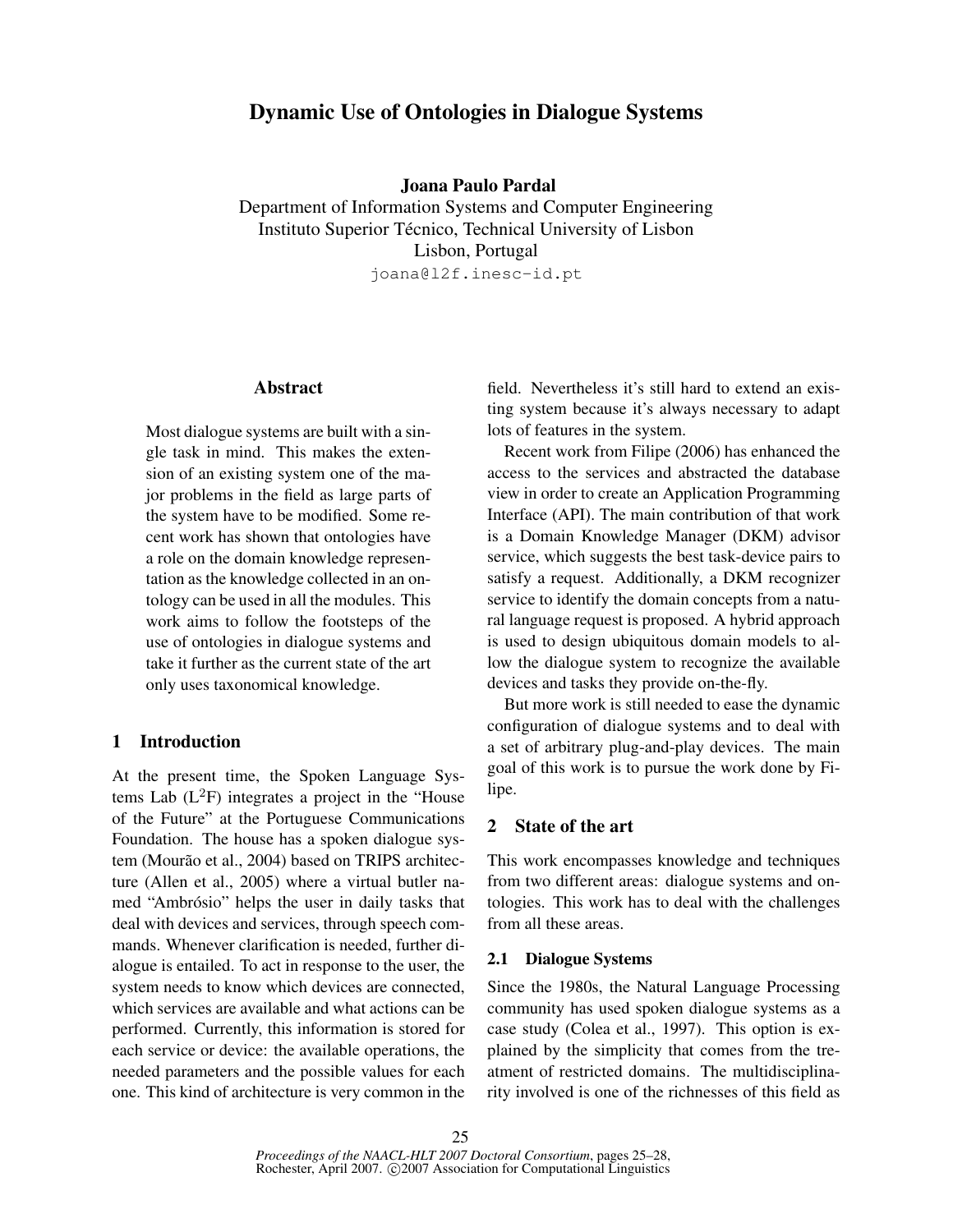it brings together people from several communities like signal processing – for speech recognition (Jurafsky and Martin, 2000) and synthesis (Huang et al., 2001); artificial intelligence – for interpretation of the spoken utterances (Allen, 1987); and software engineering – for more efficient architectures (Mc-Tear, 2002). But the complexity of these systems makes them expensive to develop (Allen et al., 2000) and difficult to adapt to new types of users, services, languages and scenarios (Turunen and Hakulinen, 2003).

With the proliferation of databases, some work has been done to take advantage of the knowledge structure and organization to dynamically extend existing systems to new domains, devices and services.

#### 2.2 Ontologies

Ontologies aim at capturing static domain knowledge in a generic way and providing a commonly agreed understanding of a given domain. The main purpose is to share and reuse that knowledge across applications. The field of Ontologies appeared in the 1990s (Gruber, 1993), but only lately has been perceived as more valuable, as some effective results are being achieved with their use, reuse and sharing. Being so, an ontology is a formalized shared specification of a conceptualization. Mainly, a domain ontology collects the relevant concepts of a domain and the relations between them. An ontology usually also represents some formal restrictions verified in the domain. Therefore, ontologies usually have three types of entities: classes, relations, and axioms.

Currently the main challenges in this area include the definition of a clear building process (Pinto and Martins, 2004), automatic learning of ontologies (Maedche and Staab, 2004), transparent access to information (Gil et al., 2005) and efficient inference based on the available knowledge (Baader et al., 2003). Some work has been done where databases and other legacy knowledge sources are replaced by ontologies in different types of domains with success (Grau et al., 2005).

#### 2.3 Use of Ontologies in Dialogue Systems

Separating the domain knowledge from the language features of the spoken dialogue systems has proven to reduce the complexity of a dialogue system's components. Moreover, if the domain knowledge is already available, reusing it is crucial to reduce the effort needed to build a new dialogue system or to extend an existing one into a new subject. Some recent work has shown the advantages of the use of Ontologies for these tasks.

Milward and Beveridge (2003) maintain that the ontology-based dialogue system for home information and control provides a dynamically reconfigurable system were new devices can be added and users can subscribe to new ones; asynchronous device input is allowed; unnatural scripted dialogues are avoided; and a flexible multimodal interaction for all users including the elderly and the disabled is provided. Also, the recognition, interpretation, generation and dialogue management are more flexible as the knowledge coded on the ontology can be used dynamically.

Flycht-Eriksson (2004) argues that the separation of the dialogue management from the domain knowledge management is crucial to reduce the complexity of the systems and enhance further extensions.

Both these works focus on the IS-A and PART-OF relations to solve under/over specification. This is helpful in medical-related dialogue systems that need taxonomical knowledge of the domain. Using more relations is still a challenge as the complexity increases.

#### 3 Main goals

The main goal of this project is to enhance spoken dialogue systems to make them more general and domain-independent. This means that knowledge should be introduced in the system more easily and transparently. To do this, the dialog management should be separated from the domain knowledge management. This should be done not only by assigning a system module to it (the service manager) that has to be adapted to each domain, but, additionaly, by defining the kind of domain knowledge needed and creating an abstraction to represent it. For example, the dialogue system needs to know the possible words in the next expected response from the user and that depends mainly on the domain. This separation eases the creation of mechanisms to treat the common dialogue phenomena. A library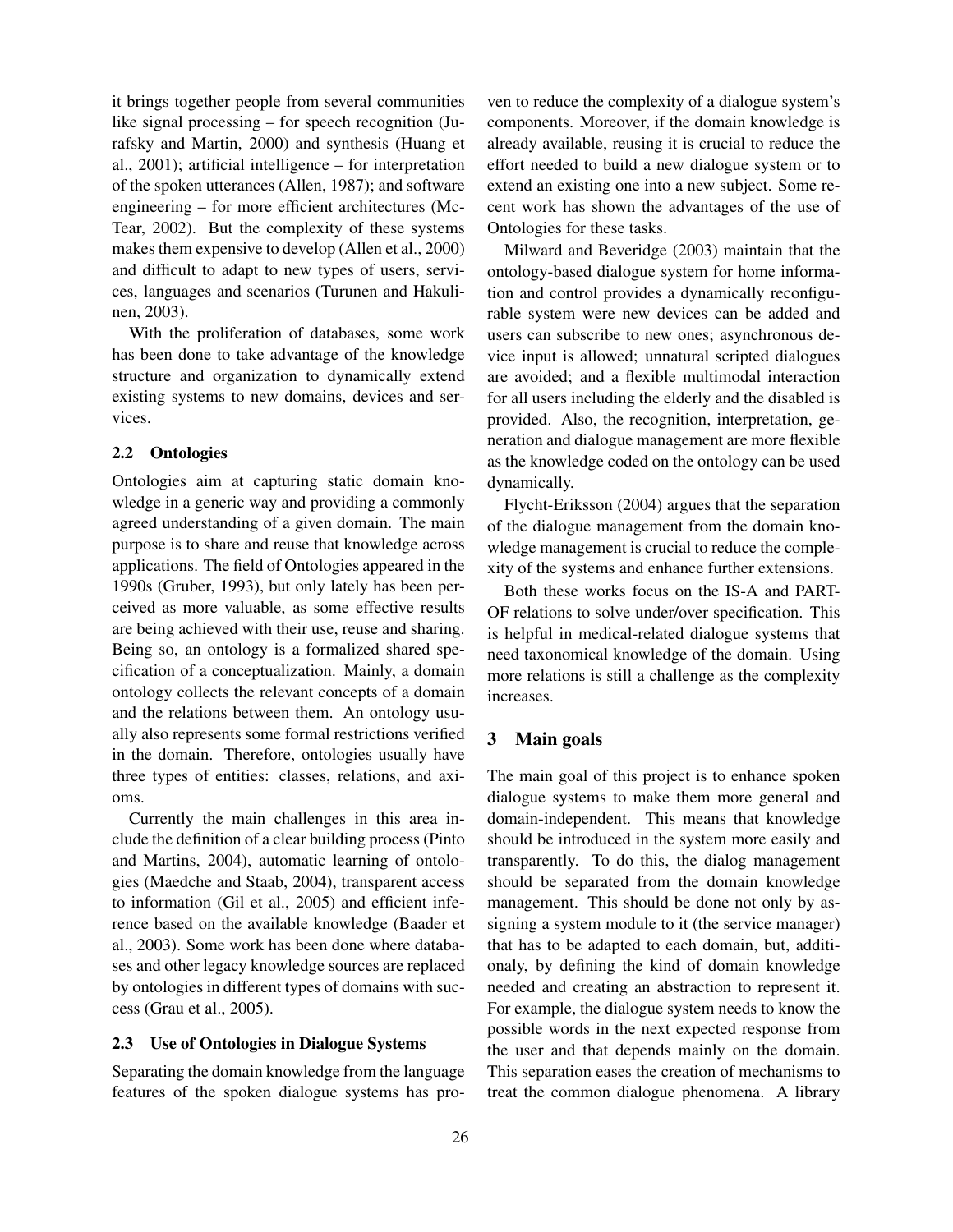for these phenomena should be reused in dialogue systems across all domains.

Contributions from the ontologies field will be explored in regard to knowledge manipulation in a generic spoken dialogue system. As said before, some work has been done in the field but, at least for now, most of the work is reduced to the hierarchical knowledge (classes and IS-A relations) and under/over specification (PART-OF relations) that usually are represented on the ontologies. The extrataxonomical knowledge is still being ignored but should be considered as that is the main richness of ontologies.

The most interesting topic is whether ontologies can enrich a spoken dialogue system and be used by it in such a way that the system can abstract the knowledge source thus allowing the system to focus only on dialogue phenomena and rather than the architecture adaptation that has to be done in order to include new domains.

The definition of the dialogue system as the instantiation of a spoken dialogue system will be explored after the existing dialogue systems and ontologies have been studied and categorized according to the tasks they perform and the used knowledge sources.

## 4 Completed Work

An ontology on the cooking domain has been built (Ribeiro et al., 2006; Batista et al., 2006). This ontology still hasn't been used but it will be included in our dialogue systems to provide help during the execution of a recipe. Currently an undergraduate student is enriching this ontology with a collection of recipes automatically extracted from text.

Also, a first prototype version of a cooking butler has been implemented. It lets the user choose from a list of recipes one to be dictated to him. Forward and rewind commands are available. This work is still preliminary as it doesn't use any ontology. It was done by two undergraduate students as a proof of concept that our current system can be extended to a dictating task.

### 5 Future directions

Since the PhD is still on going, lots of work is yet to be done. The next step to achieve the main goal of this work is to study the existing dialogue systems with emphasis on the performed tasks and the used knowledge sources. Beyond the simple enumeration of all the published systems, the aim is to create a categorization of dialogue systems according to the tasks they allow and to the type of knowledge they use independent of the used knowledge representation primitives (classes, relations and axioms).

#### 5.1 Tasks to be performed

- A survey on the existing ontologies according to the coded information: classes, relations and axioms.
- Exploratory work on how to manage the domain knowledge transparently, focusing on the integration of ontologies in dialogue systems.
- Arrange the current architecture to consider not only the TRIPS architectural proposal, but the contributions coming from the ontological field. The separation of the dialogue manager in two modules should be considered here: one module for the dialogue features independent from the domain and other for the domain knowledge management.
- Adapt the existing  $L^2F$ 's spoken dialogue system to the identified requirements in order to use domain knowledge from an ontology.
- Use the proposed methodology to include a cooking ontology on the  $L^2F$ 's dialogue system to extend it to new domains.
- Include ontologies from different domains. An entertainment (Theatre, Movies, etc) domain ontology is being build.

#### 5.2 Intelectual Contributions

- Classification of the existing dialogue systems according to the type of information they need and use;
- Classification of the used ontologies in dialogue systems according to the information coded and the used classes, relations and axioms;
- Propose an architecture where the contribution of each module is clearer and where the information flows both forward and backward;